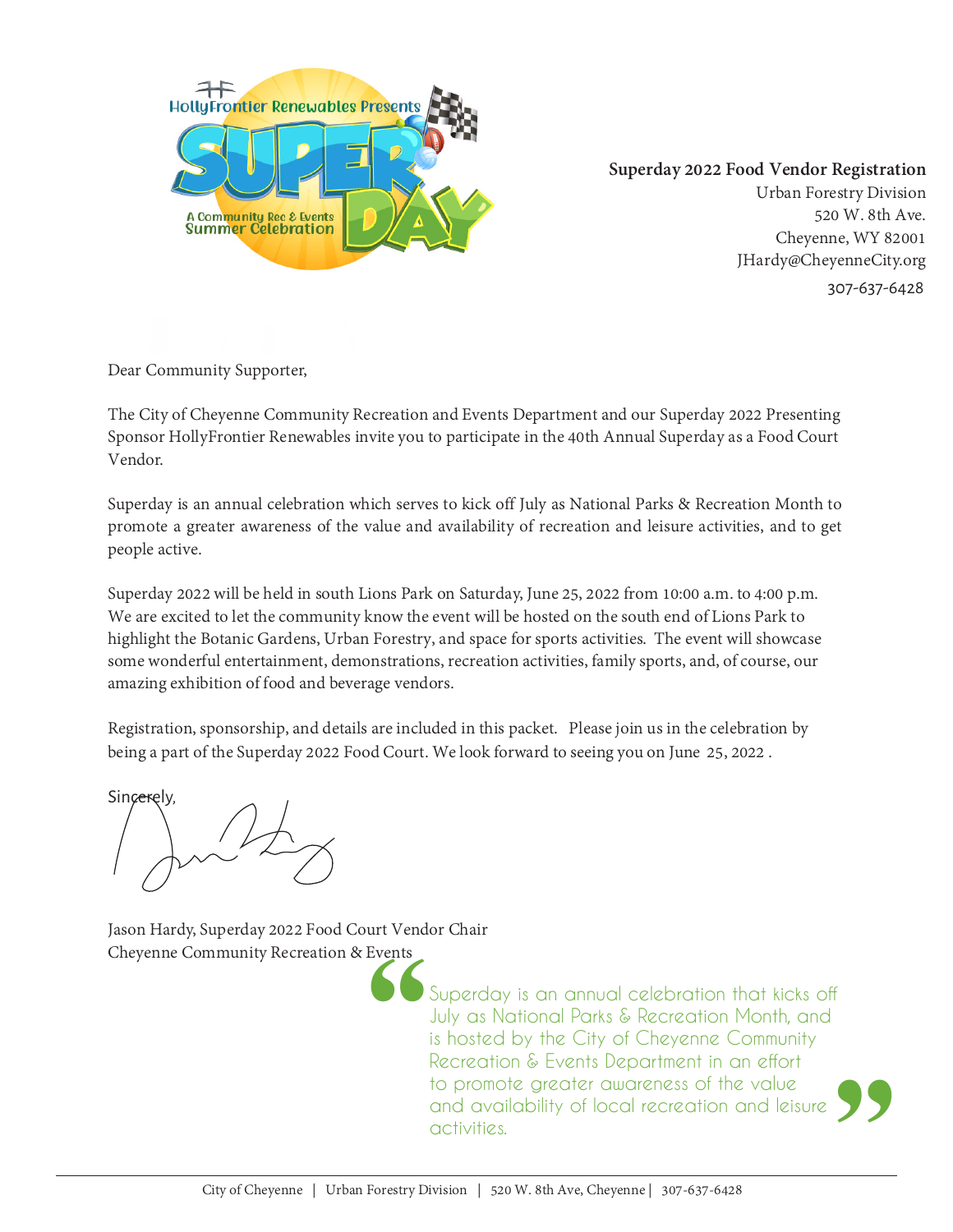## Superday 2022 Food Vendor Guidelines

- 1. Set-up is Friday, June 24 from 3:00 6:00 p.m. and Saturday, June 25 from 6:00 8:00 a.m.
- 2. There will be limited security throughout the park to watch your trailer. The City of Cheyenne will not be responsible for vandalism or theft.
- 3. Parking for one vehicle is permitted in the exhibitor's parking. Vehicles must be moved from the Food Vendor Court by 8:00 a.m. or your vehicle is subject to be towed at vendor's expense.
- 4. If you do not have a Food Service Permit, you are responsible for getting a Temporary Food Services Permit. Complete the application and submit to Cheyenne-Laramie County Environmental Health Department, 100 Central Avenue, Cheyenne, WY 82007. If you are serving food that is potentially hazardous due to temperature restrictions (hot or cold temperature requirements), you will be required to pay \$25.00 (this fee is no longer waived for non-profit groups serving potentially hazardous foods). Packets may be found at https:// www.laramiecounty.com/\_departments/health/\_pdfs/2020/Temporary%20Food20Packet.pdf.
- 5. Set-up must be completed by 8:00 a.m. on Saturday, June 25, 2022 for final inspection of your food stand by the Cheyenne-Laramie County Environmental Health Office. If you do not pass your inspection by 9:30 a.m. on Superday 2022, you will be asked to leave the park. The permit will be issued at the time of inspection. Once the permit is obtained and the fire inspection is completed, your food stand can be open for business.
- 6. All Food Court Vendors have the right to sell any type of non-alcoholic drink. **You must bring your own drinks to sell.**
- 7. For the safety of all, all vendors must remain at the park until 4:30 p.m. Vehicle exiting will begin at 4:30 p.m. Please be patient and safe, as this is a busy time.
- 8. A City of Cheyenne Business License is required for each food vendor. It is your responsibility to be sure your license is current.
- 9. Food Vendors are required to pay sales tax directly to the Wyoming Department of Revenue. For information, call the Department of Revenue at (307) 777-7961.
- 10. All vendors will need to provide their own tables, chairs, canopy, etc. There is little shade in the park; prepare accordingly.
- 11. No utilities such as electricity or water will be provided. The food stand must be self-contained. "Per Fire Code #2404.19 Generator and other internal combustion power sources shall be separated from tents, canopies or other membrane structures by a minimum of 20 feet and shall be isolated from contact with the public by fencing, enclosure or other approved means." Generator noise can be no greater than 80 dB.
- 12. In order for us to avoid replicating food offerings, vendors will be chosen based on first applications and food type. Required registration application, fees and licensing documents must be received before reservations are made. There may be some replication; but we will try our best to have a diverse selection for our consumers.
- 13. No refunds will be offered.
- 14. When registration is accepted, applicants will be sent a Food Court Vendor Packet (map, truck space, etc.) to the address on the application.

Superday 2022 will be held if rain occurs but will be canceled due to extreme weather conditions. Due to the incredible amount of planning and participation of numerous volunteers, there is no reschedule date.